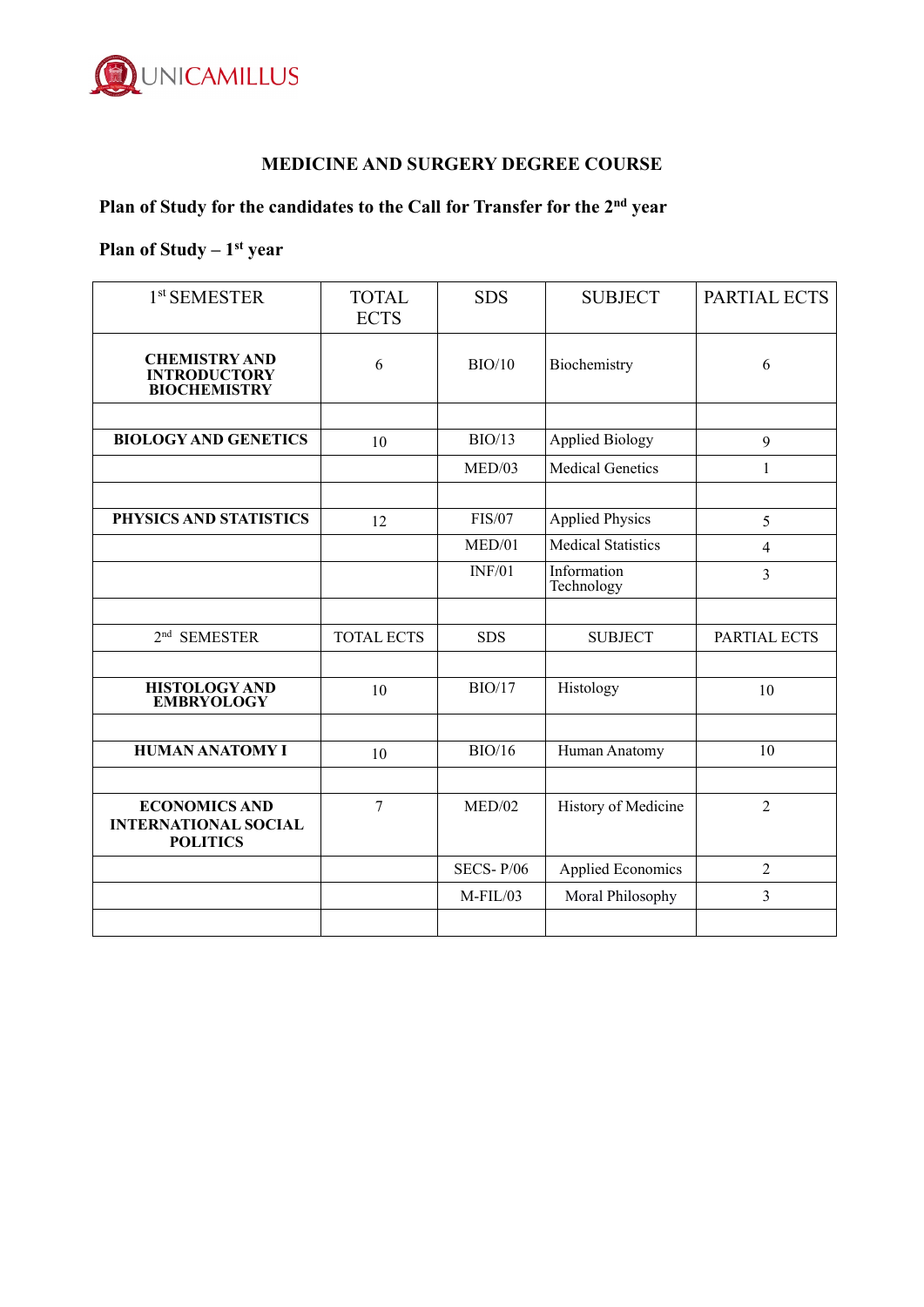

### **MEDICINE AND SURGERY DEGREE COURSE**

# **Plan of Study for the candidates to the Call for Transfer for the 3rd and 4th year**

# Plan of Study – 1<sup>st</sup> year

| 1 <sup>st</sup> SEMESTER                                           | <b>TOTAL ECTS</b> | <b>SDS</b>    | <b>SUBJECT</b>            | PARTIAL ECTS   |
|--------------------------------------------------------------------|-------------------|---------------|---------------------------|----------------|
| <b>CHEMISTRY AND</b><br><b>INTRODUCTORY</b><br><b>BIOCHEMISTRY</b> | 6                 | BIO/10        | Biochemistry              | 6              |
|                                                                    |                   |               |                           |                |
| <b>BIOLOGY AND</b><br><b>GENETICS</b>                              | 10                | BIO/13        | <b>Applied Biology</b>    | 9              |
|                                                                    |                   | MED/03        | <b>Medical Genetics</b>   | 1              |
|                                                                    |                   |               |                           |                |
| PHYSICS AND<br><b>STATISTICS</b>                                   | 12                | <b>FIS/07</b> | <b>Applied Physics</b>    | 5              |
|                                                                    |                   | MED/01        | <b>Medical Statistics</b> | 3              |
|                                                                    |                   | INF/01        | Information<br>Technology | $\overline{4}$ |
|                                                                    |                   |               |                           |                |
| 2 <sup>nd</sup> SEMESTER                                           | <b>TOTAL ECTS</b> | <b>SDS</b>    | <b>SUBJECT</b>            | PARTIAL ECTS   |
|                                                                    |                   |               |                           |                |
| <b>HISTOLOGY AND</b><br><b>EMBRYOLOGY</b>                          | 10                | BIO/17        | Histology                 | 10             |
|                                                                    |                   |               |                           |                |
| <b>HUMAN</b><br><b>ANATOMY I</b>                                   | 7                 | BIO/16        | Human Anatomy             | $\overline{7}$ |
|                                                                    |                   |               |                           |                |
| <b>ECONOMICS</b><br>AND                                            | 10                | MED/02        | History of Medicine       | $\overline{2}$ |
| <b>INTERNATIONAL</b>                                               |                   | SECS- $P/06$  | <b>Applied Economics</b>  | $\overline{2}$ |
| <b>SOCIAL</b><br><b>POLITICS</b>                                   |                   | M-FIL/03      | Moral Philosophy          | 6              |
|                                                                    |                   |               |                           |                |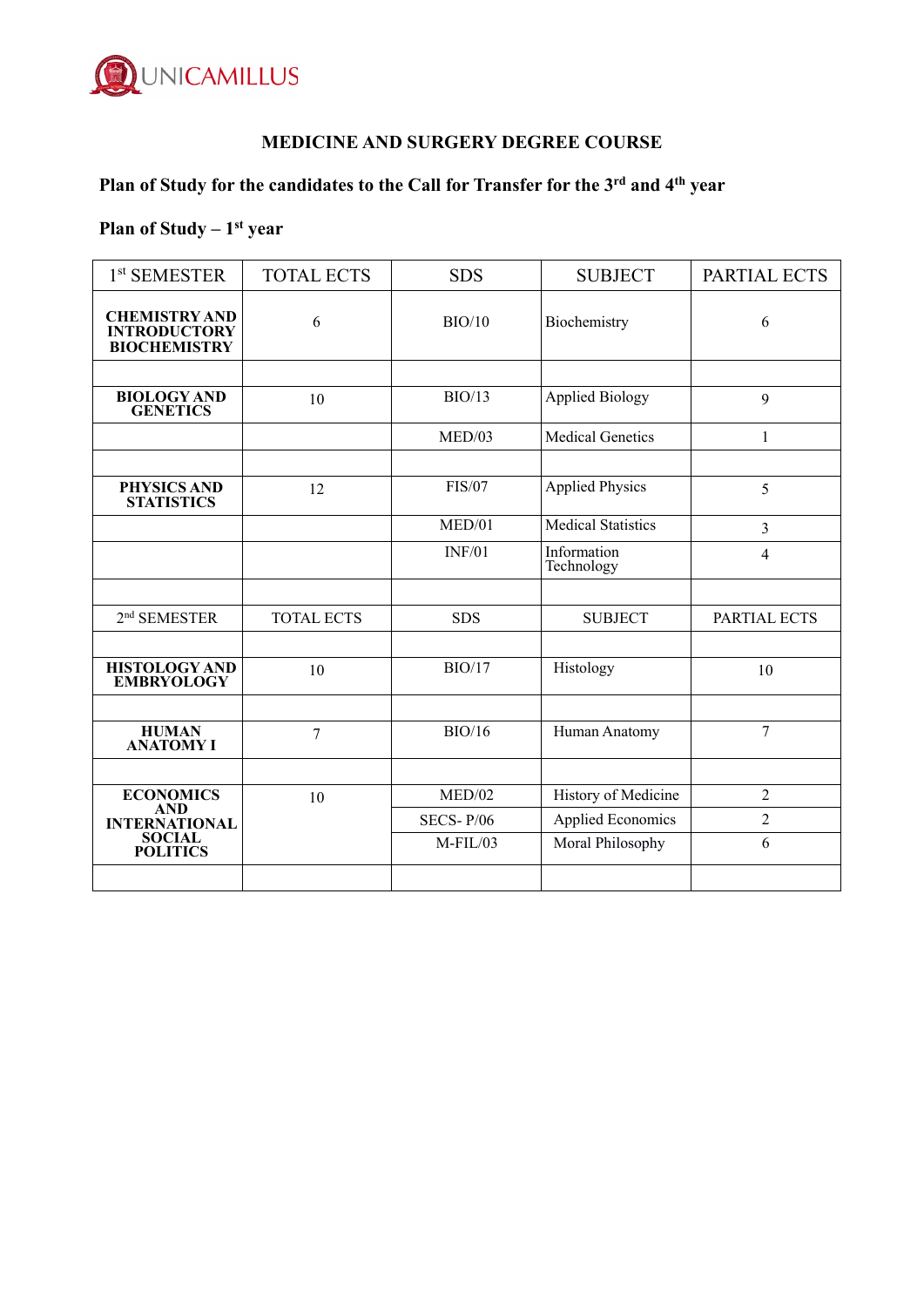

## **2nd year**

| $1st$ SEMESTER                                  | <b>TOTAL ECTS</b> | <b>SDS</b>    | <b>SUBJECT</b>                                             | PARTIAL ECTS   |
|-------------------------------------------------|-------------------|---------------|------------------------------------------------------------|----------------|
| <b>BIOCHEMISTRY</b>                             | 12                | BIO/10        | Biochemistry                                               | 8              |
|                                                 |                   | BIO/11        | Molecular Biology                                          | 4              |
|                                                 |                   |               |                                                            |                |
| <b>HUMAN ANATOMY II</b>                         | $\overline{7}$    | BIO/16        | Human Anatomy                                              | 7              |
|                                                 |                   |               |                                                            |                |
| <b>MICROBIOLOGY</b>                             | 8                 | MED/07        | Bacteriology                                               | $\overline{4}$ |
|                                                 |                   | MED/07        | Virology                                                   | $\overline{3}$ |
|                                                 |                   | <b>VET/06</b> | Parasitology                                               | 1              |
|                                                 |                   |               |                                                            |                |
| 2 <sup>nd</sup> SEMESTER                        | <b>TOTAL ECTS</b> | <b>SDS</b>    | <b>SUBJECT</b>                                             | PARTIAL ECTS   |
|                                                 |                   |               |                                                            |                |
| PHYSIOLOGY I                                    | 10                | <b>BIO/09</b> | Physiology                                                 | 9              |
|                                                 |                   | $M$ -EDF/01   | Methods and<br>Didactic Approaches<br>of Sports Activities | $\mathbf{1}$   |
|                                                 |                   |               |                                                            |                |
| PHYSIOLOGY II                                   | 10                | <b>BIO/09</b> | Physiology                                                 | 9              |
|                                                 |                   | $M$ -EDF/02   | Methods and<br>Didactic Approaches<br>of Sports Activities | 1              |
|                                                 |                   |               |                                                            |                |
| <b>IMMUNOLOGY AND</b><br><b>IMMUNOPATHOLOGY</b> | $\overline{4}$    | MED/04        | General Pathology                                          | $\overline{4}$ |
|                                                 |                   |               |                                                            |                |
| <b>GENERAL</b><br><b>PATHOLOGY</b>              | 8                 | MED/46        | Laboratory Medicine<br>Technical Sciences                  | $\overline{2}$ |
|                                                 |                   | MED/04        | General Pathology                                          | 6              |